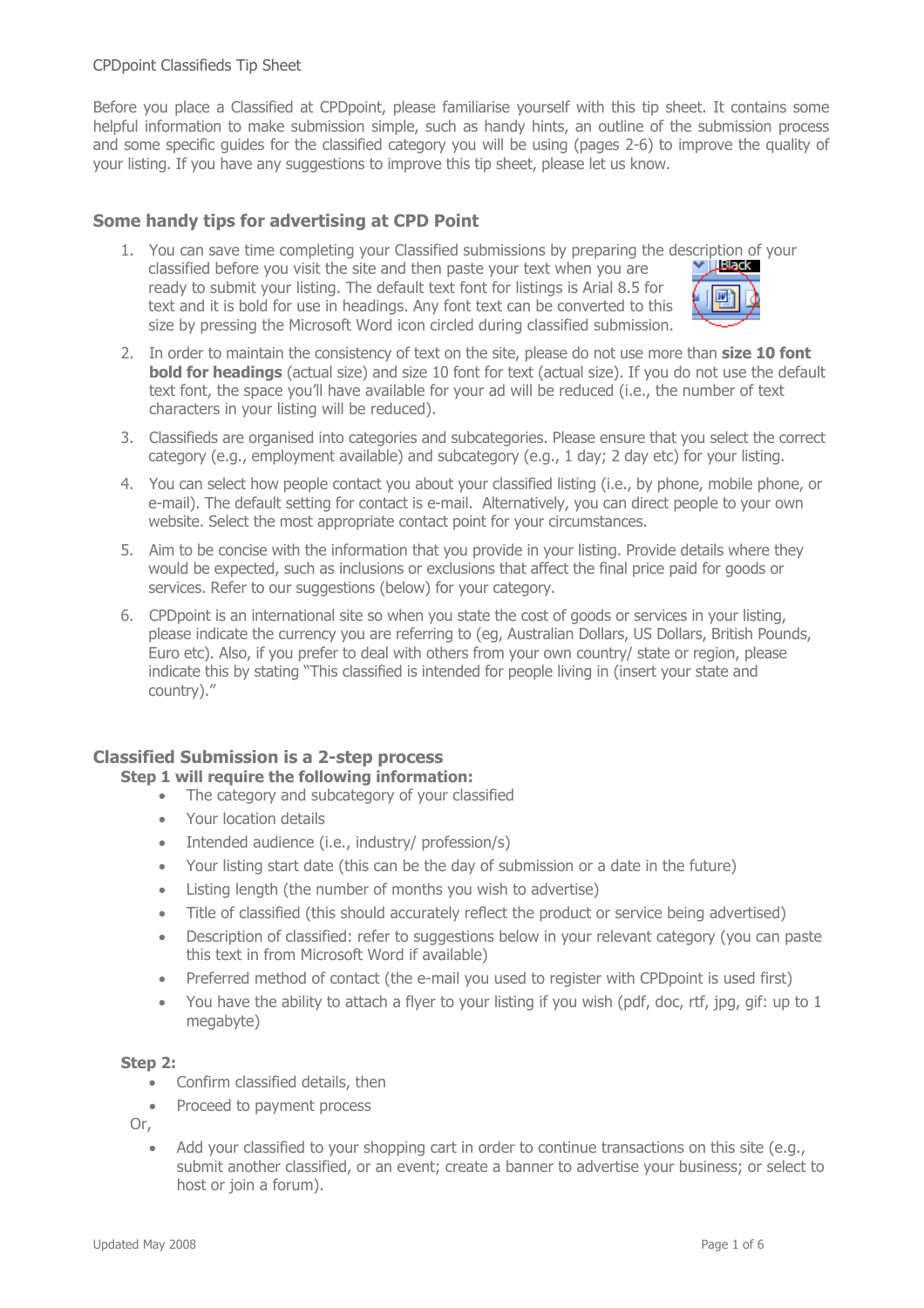| <b>Content Guides for Classified Categories</b> |                                           | Page |
|-------------------------------------------------|-------------------------------------------|------|
| $\bullet$                                       | <b>Business Opportunities</b>             | 2    |
| $\bullet$                                       | Wanted to Buy                             | 2    |
| ۰                                               | <b>Employment Available</b>               | 3    |
| $\bullet$                                       | <b>Employment Wanted</b>                  | 3    |
| $\bullet$                                       | For Sale                                  | 3    |
| ۰                                               | New Business/ Products/ Services Launched | 4    |
| $\bullet$                                       | Professional Consulting Rooms             | 4    |
| ۰                                               | <b>Specialist Services Directory</b>      | 4    |
| $\bullet$                                       | Professional Development Placements       | 5    |
| ٠                                               | Professional Supervision                  | 5    |
| $\bullet$                                       | Tenders Available                         | 5    |
| $\bullet$                                       | <b>Research Opportunities</b>             | 6    |
|                                                 | Swapping                                  | 6    |

## **Business Opportunities**

Use this category if you wish to advertise:

- the sale of a business or franchise
- an alliance/partnership opportunity

Information to include in your listing

 Briefly describe the business, franchise or alliance/partnership including any of the following that might apply:

Type of business; years in operation; who the founders are; where the business is located; existing number of staff or franchisees; identifying its primary customers and whether they are located in the same area; average revenue over a specific time period.

Provide any known details regarding how much it would cost a person to purchase the business or a share in it and whether there are any associated maintenance costs in the transaction (e.g., ongoing franchising fees).

With an alliance, the parties typically share risks, pool strengths or intgerate business functions for mutual benefit. Your description should briefly address these areas

You may wish to attach a detailed prospectus to your listing (or mention that you can provide a prospectus on request)

## **Wanted to Buy**

Use this category if you wish to buy:

 Professional Audio Resources; Professional Books; Professional DVDs; Professional Equipment; or Professional Software

Information to include in your listing

 For audio, visual and printed matter, please include title of publication, author, year of publication, version or edition and name of publisher, if known

For equipment, please include name, model number and name of manufacturer, if known.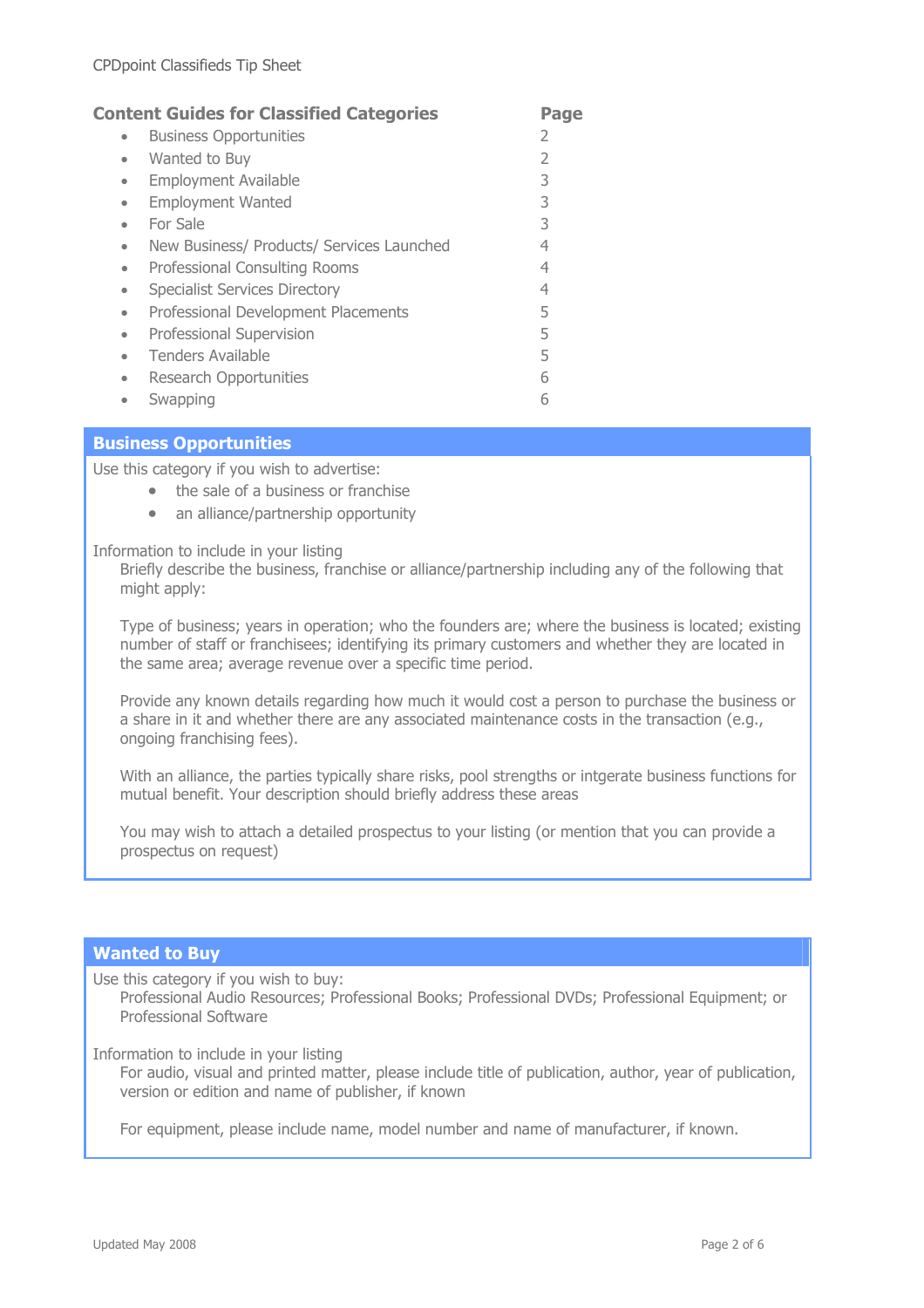## **Employment Available**

Use this category if you are advertising:

Casual, Full time or Locum work available

 Ensure you select the subcategory that best describes the basis under which a person would be employed (e.g., 1-day, 2-days etc).

Information to include in your listing

 Provide an overview of the position and responsibilities of the successful candidate. Describe the business and its primary customers.

Detail the requirements that the successful candidate must possess, such as qualifications, memberships and the number of years' experience.

Provide the lower and upper level range of compensation (and other benefits) that the successful candidate could receive.

#### **Employment Wanted**

Use this category if you are advertising: Casual, Full time or Locum work wanted

 Ensure you select the subcategory that best describes the basis under you wish to be employed (e.g., 1-day, 2-days etc).

Information to include in your listing

 Provide a brief overview of the type position you seek and your background in that position. Include your qualifications, memberships, years of experience, previous employment or unique expertise.

You may also wish provide a lower and upper level range of compensation desired.

## **For Sale**

Use this category if you wish to sell:

 Professional Audio Resources; Professional Books; Professional DVDs; Professional Equipment; or Professional Software

Information to include in your listing

 For audio, visual and printed matter, please include title of publication, author, year of publication, version or edition and name of publisher.

For equipment, please include name, model number, name of manufacturer and year of manufacture.

Ensure you mention the condition of the goods and whether you have original documentation/ packaging. If an item is damaged, please describe the extent of damage involved. People will assume that an electrical or mechanical item is in order, always state if this is not the case.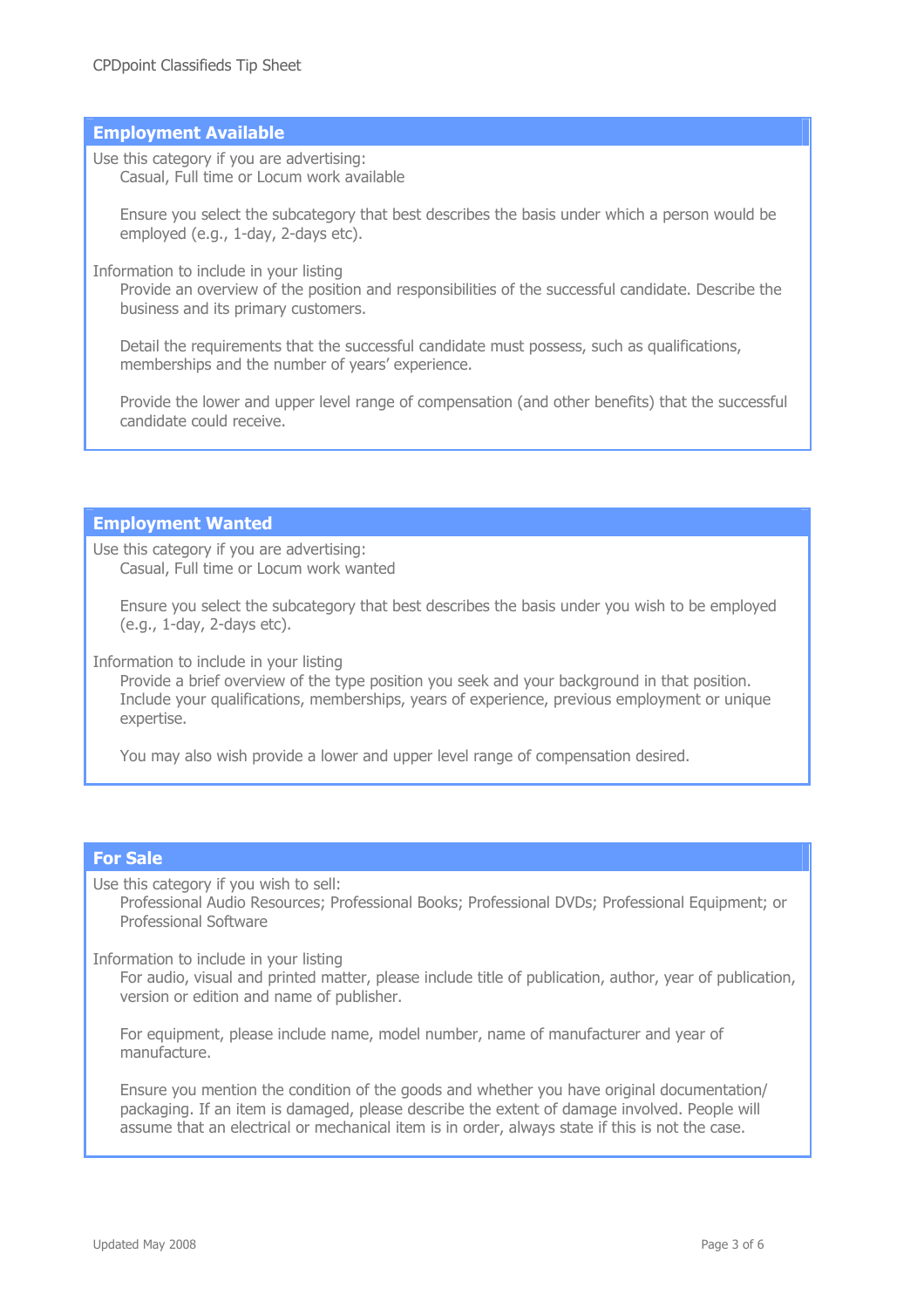#### **New Business/ Products/ Services**

Use this category if you wish to promote: The recent launch of a business; product, service or website

Information to include in your listing

For a business, service or website, briefly describe any of the following that might apply:

Type of business and when launched; who the founders are; any unique expertise; where the business or service is located; number of staff; any unique offerings; any time-limited special pricing that might apply

For a product, include any of the following that might apply:

Product name, model number,year of manufacture; month of launch; if the product is a new model, describe any features that previous models did not have; list a few benefits of this product to potential customers; any time-limited special pricing that might apply

You might also choose to attach a flyer with detailed informaiton or encourage people to call or visit your website for further information

#### **Professional Consulting Rooms**

Use this category if you: Have, or are seeking, consulting rooms

Information to include in your listing

 Indicate if the rooms are available (or required) by the day, hour or session, on a regular or casual basis. Note if a sub-lease is available or preferred.

Provide details (or requirements) of facilities, such as parking, kitchen, waiting room, reception and administration services, wheelchair access or accessibility by public transport.

If you have consulting rooms available, provide an overview of the type of business in which the rooms are situated. Note other types of professionals working at the premises. You might choose to include pictures of the business or consulting rooms in an attachment, or provide a link to your website. Specify the type of professional that you seek, or would benefit from your facilities.

#### **Specialist Services Directory**

Use this category if you wish to advertise a specialist service that you: Perform or require.

 This directory is intended to promote specialised expertise, as opposed to generalist practice. You might choose to use this dircetory if you are seeking, or you offer, particular expertise in a specific area.

Information to include in your listing

 Mention your qualifications and the years of your unique expertise. List your professional memberships and briefly outline your employment history. Identify the audience you wish to serve. You may also wish to disclose fees for certain services.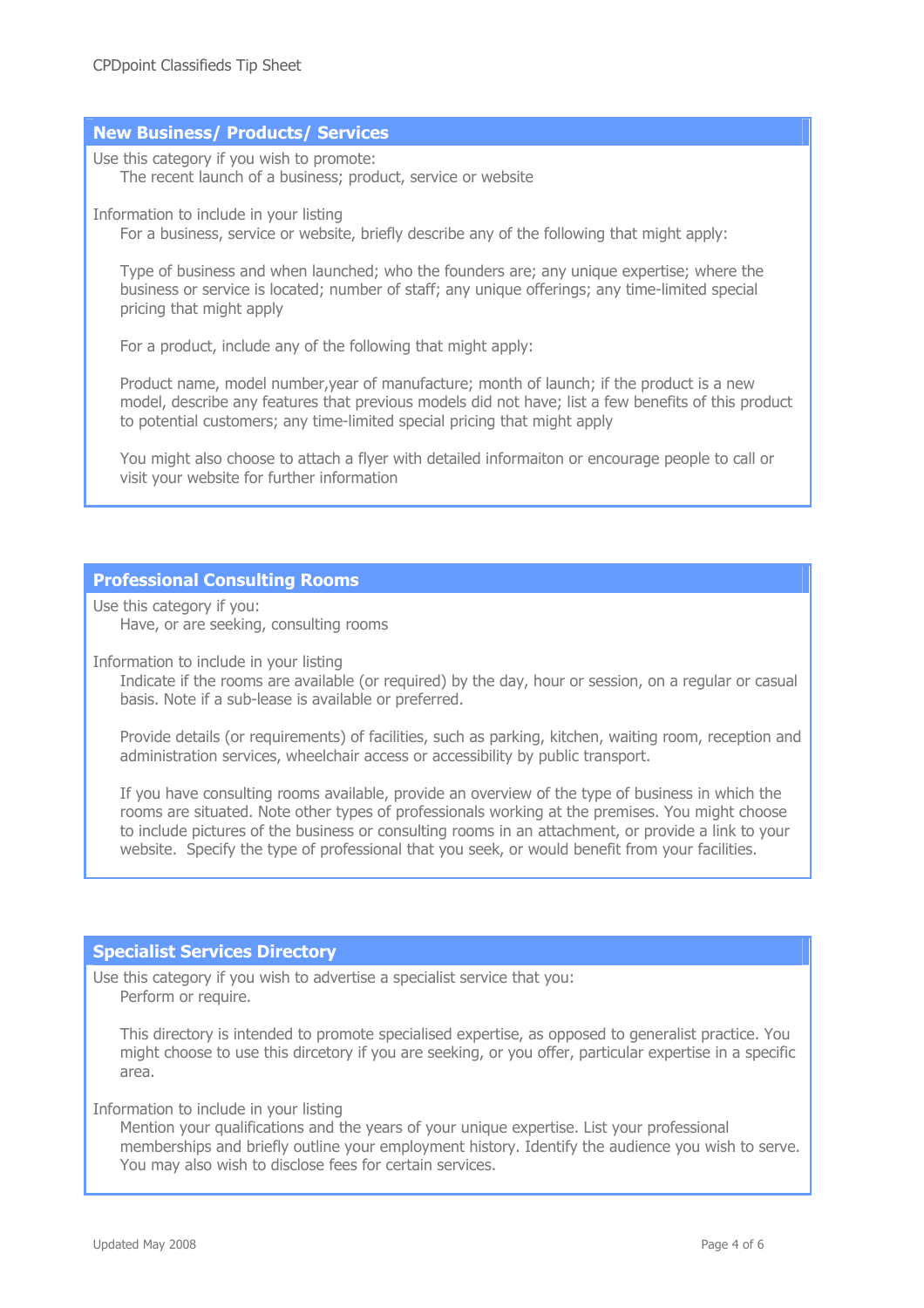## **Professional Development Placements**

Use this category if you are advertising an:

Available or Wanted PD placement (i.e., work experience, an internship) that is paid or unpaid

 Ensure you select the subcategory that best describes the type of placement (e.g., Wanted or Available and whether it is paid or unpaid)

Information to include in your listing

 If you are offering a placement, include an overview of the business and its client groups. Outline the role of the successful candidate and any prerequisite qualifications. State the duration of the placement and describe any unique benefits the placement could provide in future, if any.

If you are seeking a placement, identify the expertise you wish to develop and the type of organisation that would facilitate its development. Outline your qualifications and any relevant experience. Include the intended duration or frequency of your placement.

If the placement includes payment, provide the lower and upper level range of compensation that is available (or sought)

## **Professional Supervision**

Use this category if you wish to:

- List your availability as a supervisor
- Seek a supervisor

 Ensure you select the subcategory that best describes your preference for supervision (e.g., face to face, online or other).

Information to include in your listing

 Whether you are a supervisor or a person seeking supervision, mention your profession, qualifications, memberships and the number of years you have been employed in your profession.

If you are offering supervision, identify your unique expertise and the audience who would benefit from it. You might also wish to disclose fees or attach a Curriculum Vitae to your listing.

If you are seeking supervision, identify the expertise you wish to develop and the type of professional that has that expertise. Include the intended duration or frequency of your supervision.

## **Tenders Available**

Use this category if you wish to advertise tenders for:

- Goods and services
- Goods only; or
- Services only

#### Information to include in your listing

 Accurately describe the goods or services, and the quantity you have or require. Distinguish goods from services and itemise them. You might wish to specify your budget if you have one.

If you have a document that details what you require, consider attaching that to your listing.